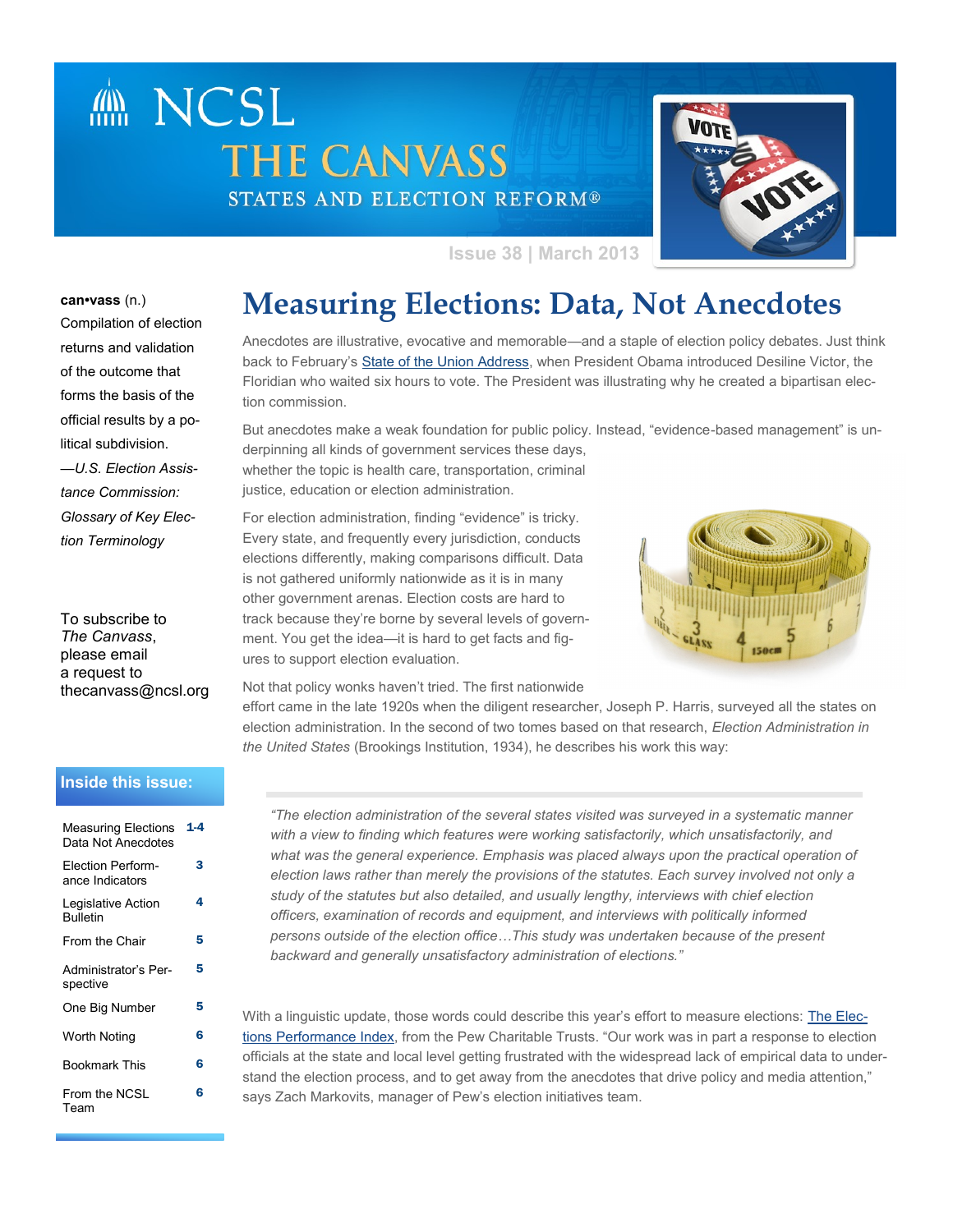#### *(cont. from p.1)*

In fact, 2013 may well be the year that elections finally meet their evaluative match. Besides the Elections Performance Index, a how-to book, *[Evaluating Elections: A Handbook of](http://www.cambridge.org/us/knowledge/isbn/item6869956/)  [Methods and Standards](http://www.cambridge.org/us/knowledge/isbn/item6869956/)*, by R. Michael Alvarez, Lonna Rae Atkeson and Thad E. Hall, has hit the market. "Our work is different but complementary," says Hall. "Pew's work can identify places to look for improvement. Ours provides a process for how to dig into the data and how to fix a problem."

NCSL has taken the measure of the Elections Performance Index, evaluated *Evaluating Elections,* and then done a quick survey of the many ways in which states are already helping themselves make better policy choices when it comes to election administration.

### **1. The Elections Performance Index**

What is this Elections Performance Index? It is not a report in the typical sense of that word. Instead, it's a "baseline tool for legislators and professionals in the election field to use," says Markovits. Embedded in this tool is a trove of state-by-state data from the 2008 and 2010 general elections. The data represent 17 indicators, each of which addresses one facet of election administration. Data for 2012 will be added as soon as it becomes available.

The EPI isn't about words. It is about data offered in a way that allows lawmakers and other policy people to shape and re-shape data so they can focus on what's helpful at any given moment. Interested in just one state? Fine—it's easy to see all 17 indicators for Alabama or Wyoming or any state in between. Want to drill down on just one topic, such as ballots from overseas voters? Great—it's easy to see the rates of return for 50 states plus the District of Columbia. Would seeing how data changes over time meet your needs? With the click of a mouse, you can toggle back and forth between 2008 and 2010. (This feature will become more robust as data from additional years are added in.)

As a brand new project, the EPI isn't perfect. For instance, it doesn't address costs or customer satisfaction—because there are no good data on these.

And yet, what lawmaker can ignore costs or customers? To such questions, Markovits responds, "This is an iterative process. Because our goal is to improve this baseline tool over time, we're interested in hearing how it's being used and ways we might improve it."

### **Data and the Indicators**

For now, the problem with election-related data isn't that it's

apples and oranges. It's a veritable fruit basket, complete with papayas, mangos and kumquats. Therefore, Pew worked with an advisory group that included local and state election officials plus several luminaries in the field of election research, to review existing data sources. They looked for indicators that were available and consistent across time and across states, and that measure something fundamental to elections administration. The group whittled down the indicators from an initial set of 40 to the final 17.

[In the end, the data used in the EPI come fro](http://www.eac.gov/research/election_administration_and_voting_survey.aspx)m the EAC's Election Administration and Voting Surveys from 2008 and 2010, surveys of state electio[n division records, and some](http://www.pewtrusts.org/our_work_report_detail.aspx?id=45170) of Pew's own research, such as **[Being Online Is Not Enough](http://www.pewtrusts.org/our_work_report_detail.aspx?id=45170)** and **Being Online Is Still Not Enough**.

For more on election data—what's available and how reliable it is—see Pew's Election Administration by the Numbers, a 2012 report that describes the state of election data. The report can save time for policymakers and researchers as they look for quality information.

#### $\mathbf{N}$ eactions the EPI?  $\mathbf{N}$ **Reactions**

What do administrators think of the EPI? "We've seen raters come and go and we mostly have been able to ignore them in the past," says Chris Thomas, Michigan's election director. As for the EPI, he says "This gives us a tool to convince state legislators that they need to take a look at changing some things. We need data as the foundation to achieve balance between competing political goals."

While Wisconsin tops the charts and Mississippi brings up the rear, ranking states was not Pew's goal. "Every state does some things well, but we now know that each can also improve their election administration in a number of specific ways," says Markovits. The EPI's goal is to simply give "states a new way to think about election policy." All states can improve—and if all states do an excellent job, then all *(cont on p. 3)* states can get great grades.

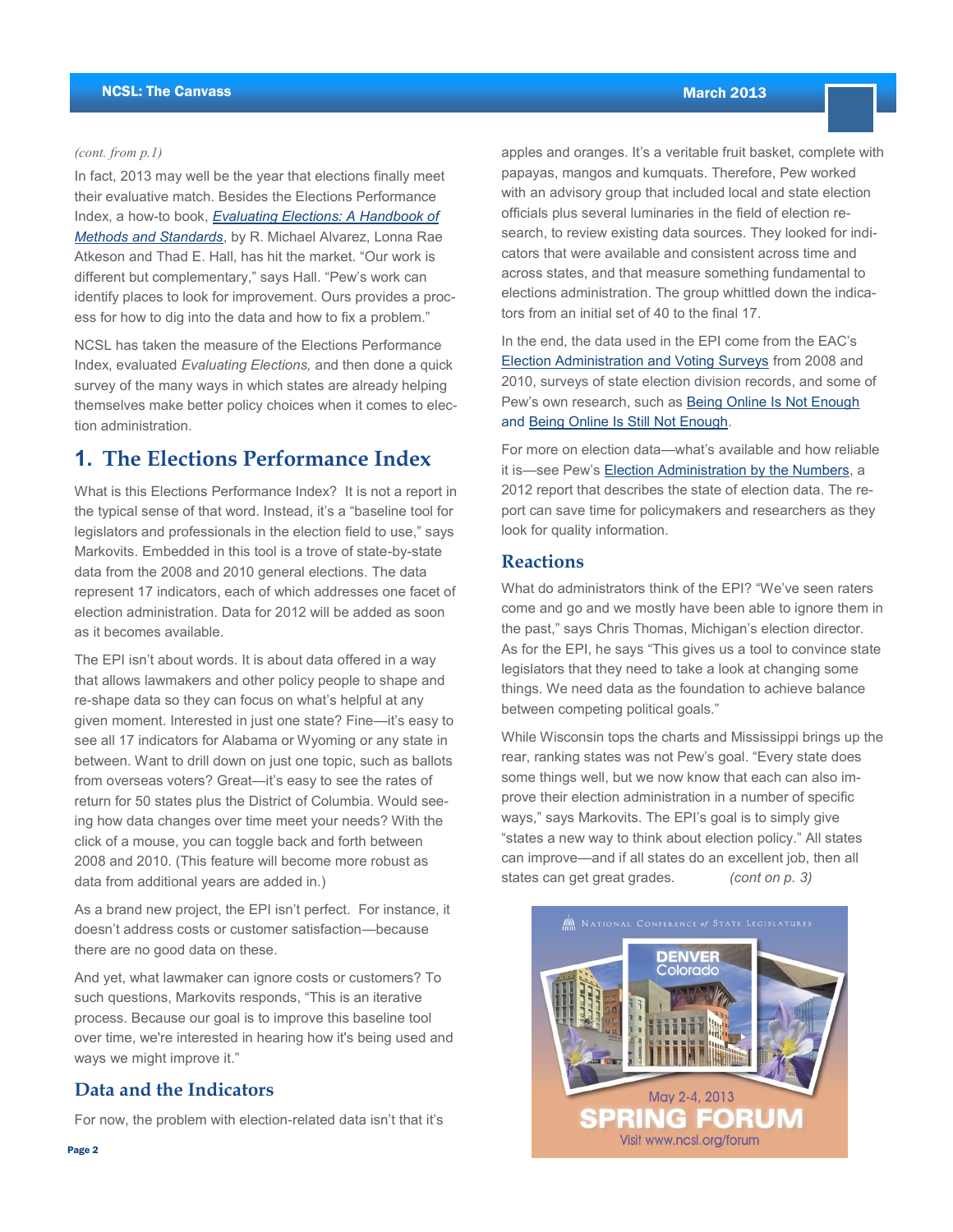March 2013

#### *(cont. from p. 2)*

The EPI shows that Mississippi simply had no data for many of the indicators, rather than that it didn't do well. Even so, Mississippi's Representative Bill Denny, chair of the House Committee on Apportionment and Elections, isn't happy. "Being one of 16 states that is under section 5 of the Voting Rights Act of 1965 (and one of eight that is 100 percent under it) we've got a sterling record for elections," says Denny. "This doesn't make sense. I can assure you that we run our elections in an excellent manner. We don't have any complaints at all. We should easily be in the top 10 of the United States."

As for the nation's election geeks, see these comments from [Doug Chapin,](http://blog.lib.umn.edu/cspg/electionacademy/2013/02/better_elections_performance_t.php) [Heather Gerken](http://electionlawblog.org/?p=47114) and [Charles Stewart.](http://web.mit.edu/newsoffice/2013/3-questions-charles-stewart-voting-systems-united-states-0206.html)

### **2. Evaluating Elections (the book)**

Dick Smolka, the grandpère of elections work, says that "it is important to distinguish between election procedures prescribed by law and those introduced by election administrators." In other words, it's one thing to set out the law; it's another to interpret it and follow it. That's where the book, *[Evaluating Elec](http://www.cambridge.org/us/knowledge/isbn/item6869956/)[tions: A Handbook of Methods and Standards](http://www.cambridge.org/us/knowledge/isbn/item6869956/)*, comes in.

"We wrote this for a couple of audiences. We had election officials in mind," says co-author, Thad Hall. "We want them to understand that in some ways they're already sitting on a wealth of information, and they can use this data to think in the future how they can make things work better."

"We also wanted this to be thought of by legislators," he continued. "The laws may be fine; lawmakers need to think about building up capacity at the state level to promote better training, or to provide localities with resources so they can evaluate existing data. Imagine if a legislature said, 'We want our universities to help our jurisdictions evaluate their data.'"

The book provides a step-by-step framework to evaluate elections, including details on surveying voters, surveying poll workers, taking observations at the polls, and doing a procedural audit. Hall asks: "Did the ballot boxes come back sealed? How many voters had problems that weren't resolved well? How many errors came from poll workers? A procedural audit will look at all of these questions. No state or jurisdiction wants a process problem to blow up on Election Day."

For more details, contact the authors or buy the book. The pub-lisher is offering a [20 percent discount](http://www.cambridge.org/knowledge/discountpromotion?code=NCSL20) to NCSL-affiliated folks.

### **3. State-Based Reports**

By no means are the Elections Performance Index and *Evaluating Elections* the only resources on improving election administration. Indeed, many states do their own evaluative work, either through legislative audits, partnerships between universities and election administrators, or directly through the offices of state or local election officials*.* NCSL recently gathered many of [these reports](http://www.ncsl.org/default.aspx?Tabid=25881) from the last two years. They are an excellent source of state-specific data and practical innovation. (If we missed one, please [let us know](mailto:elections-info@ncsl.org) so we can practice "continual improvement.")

For instance, here are reports from [Maine,](http://www.maine.gov/sos/cec/elec/ElectionsCommissionReport.pdf) [South Carolina,](http://lac.sc.gov/LAC_Reports/2013/Pages/SEC.aspx)  [Texas](http://www.sos.state.tx.us/elections/laws/report-ec43007j.shtml) and [Virginia,](http://jlarc.virginia.gov/meetings/June10/VoteAuditbrf.pdf) all called for by their legislatures. *(cont. on p. 4)*

### **Indicators Included in the Elections Performance Index**

- Voting Information Look-Up Tools  $\bullet$
- Online Registration Available  $\bullet$
- Registrations Rejected
- Registration or Absentee Ballot Problems
- Disability- or Illness-Related Voting Problems
- Voter Registration Rate  $\bullet$
- **Turnout**
- Voting Wait Time
- Voting Technology Accuracy
- Post-election Audit Required  $\bullet$
- Provisional Ballots Cast
- Provisional Ballots Rejected  $\bullet$
- Military and Overseas Ballots Rejected
- Military and Overseas Ballots Unreturned  $\bullet$ Absentee Ballots Rejected
- Absentee Ballots Unreturned
- Data Completeness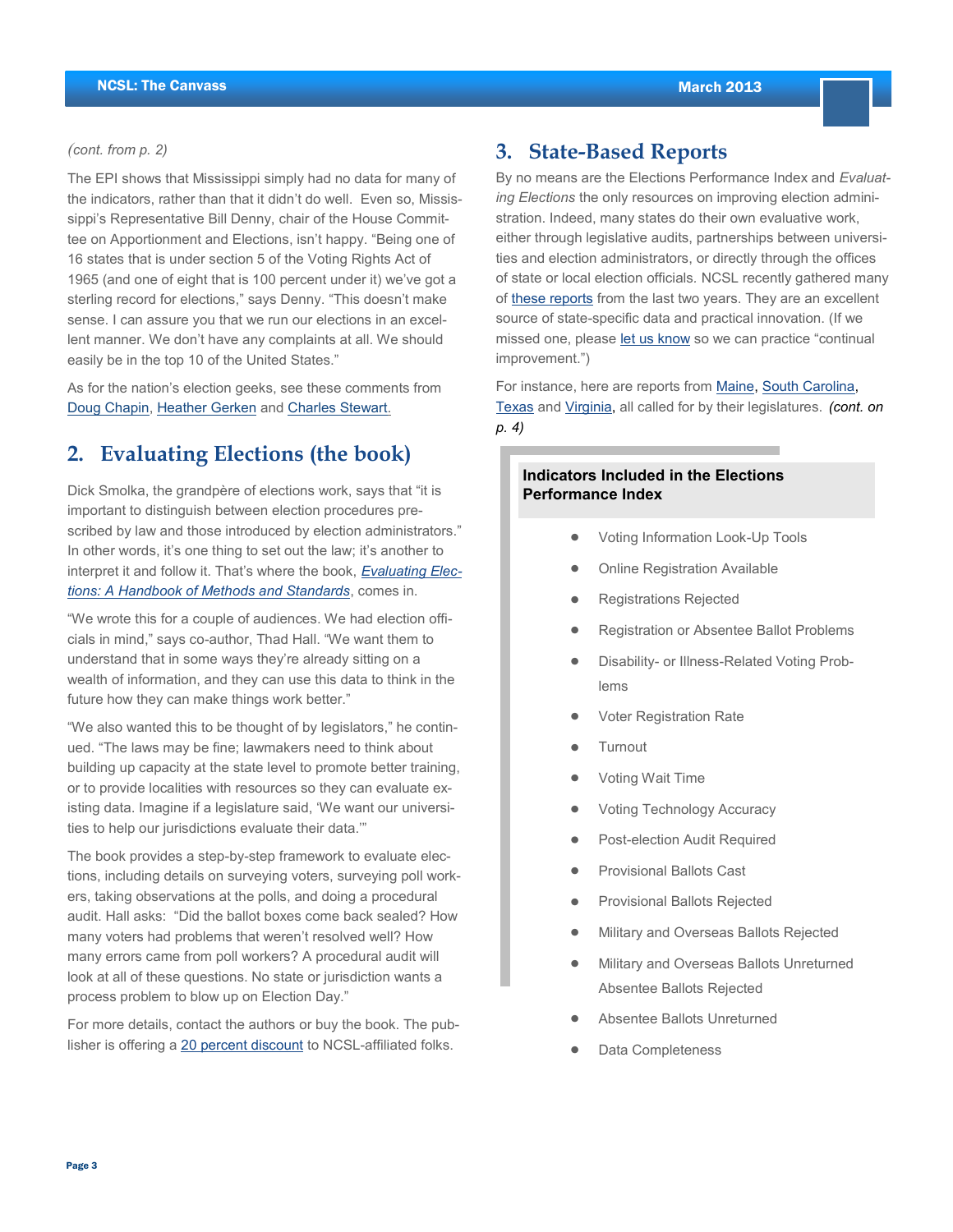March 2013

#### *(cont. from p. 3)*

This year, legislation is being considered to create general election studies in Arizona ([HB 2160\),](http://www.azleg.gov/legtext/51leg/1r/bills/hb2160p.pdf) Massachusetts ([HB 635\)](http://www.malegislature.gov/Bills/188/House/H635) and New Hampshire ([HB 521\).](http://www.gencourt.state.nh.us/legislation/2013/HB0521.pdf) Other states have legislation to create studies and commissions with specific mandates:

- California [SB 637](http://www.leginfo.ca.gov/pub/13-14/bill/sen/sb_0601-0650/sb_637_bill_20130222_introduced.pdf) would require the secretary of state to study early voting.
- Connecticut [SB 433](http://www.cga.ct.gov/2013/TOB/S/2013SB-00433-R01-SB.htm) would require a "democracy index" to be implemented.
- Kentucky [HCR 31](http://www.lrc.ky.gov/record/13RS/HC31.htm) would request that the Legislative Research Division conduct a study about the use of vote centers.
- Montana [SJR 14](http://data.opi.mt.gov/bills/2013/billpdf/SJ0014.pdf) would study combining primary elections with school elections.
- Oregon SB 157 (and companion bill [HB 3285](http://www.leg.state.or.us/13reg/measpdf/hb3200.dir/hb3285.intro.pdf)) would establish a task force focused on Oregon's compliance with the Help America Vote Act.
- Pennsylvania [SR 28](http://www.legis.state.pa.us/CFDOCS/Legis/PN/Public/btCheck.cfm?txtType=PDF&sessYr=2013&sessInd=0&billBody=S&billTyp=R&billNbr=0028&pn=0383) would study early voting and same-day voter registration.
- New York [AB 3188](http://assembly.state.ny.us/leg/?bn=A03188&term=2013) and Texas [HB 579](http://www.legis.state.tx.us/tlodocs/83R/billtext/pdf/HB00579I.pdf#navpanes=0) would call for studies of Internet voting.

### Legislative Action Bulletin

| 51 bills enacted                                       | 1,991 total election bills introduced in 2013                                                                                                |
|--------------------------------------------------------|----------------------------------------------------------------------------------------------------------------------------------------------|
| 37 bills in conference or pending gubernatorial action | 43 states are in session.                                                                                                                    |
| 142 bills pending in the second chamber                | Six have adjourned: Kentucky, New Mexico, South Da-<br>kota, Utah, Virginia and Wyoming.<br>Louisiana's legislature will convene on April 8. |
| 1,588 bills pending in chamber of origin               |                                                                                                                                              |
| 172 bills failed to pass                               |                                                                                                                                              |
| 1 bill was vetoed                                      |                                                                                                                                              |

#### **Some of the elections bills that have momentum now:**

Voter ID continues on. Governor Mike Beebe vetoed a strict photo ID bill in Arkansas; the Senate overrode the veto on March 27, but the House has yet to try. Virginia Governor Bob McDonnell signed a bill that removes all non-photo ID options in that state; it takes effect July 1, 2014. Bills in Missouri (HB 48 and HJR 5), North Dakota (HB 1332) and Oklahoma (SB 281) have passed their chambers of origin.

Virginia becomes the 16th state to pass paperless, online voter registration with Governor Bob McDonnell's signature on HB 2341. New Mexico has also sent an online registration bill to the governor (HB 225), and on March 20 the West Virginia Senate approved a similar bill (SB 477). Legislation is pending in another 11 states.

A bill to implement the Uniform Military & Overseas Voters Act is on its way to the governor in Kentucky (SB 1). The main point of contention was whether UOCAVA voters should be able to electronically return their voted ballots; that option was amended out in the final version of the bill in favor of further studying the issue.

In Delaware, the second leg of a constitutional amendment to remove the five-year waiting period before a former felon can regain voting rights has passed the house (HB 10). Delaware is the only state in the country where the legislature can amend the constitution without voter approval.

Bills in Colorado (HB 1135), Oregon (HB 2988) and Washington (HB 1279) that would allow 16- and 17-year-olds to pre-register have passed their chamber of origin.

The Idaho governor has signed a bill permitting certain counties to offer early voting (HB 107). In New Jersey, a bill implementing early voting is eligible for the governor (S 2364), and in South Carolina the Senate has approved an early voting bill (SB 4).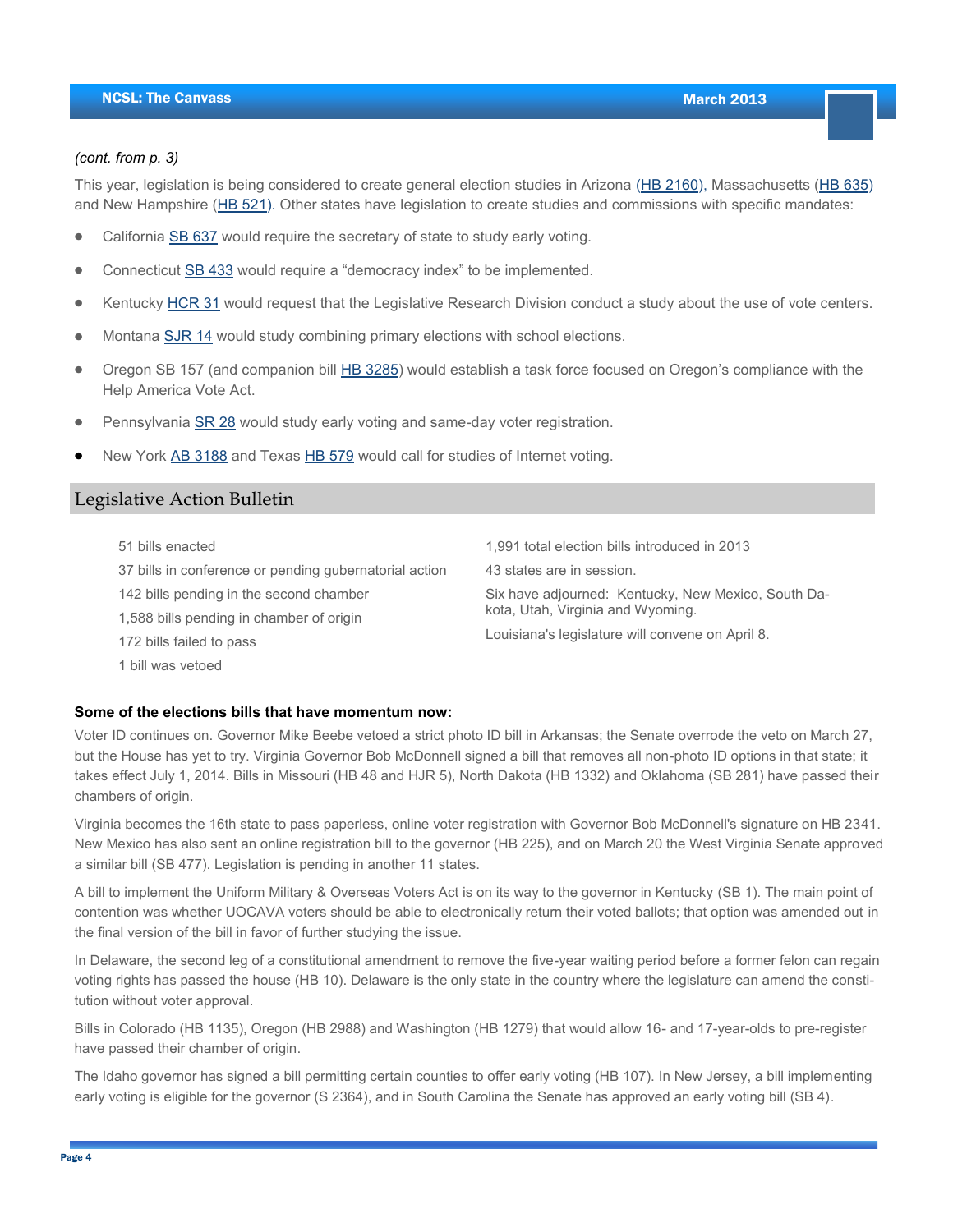### **From the Chair**



Nevada's Senator Pat Spearman (D) chairs the Senate Legislative Operations and Elections Committee, a wonderful assignment for a freshman legislator. She is a retired military officer and an ordained minister—and is completing her doctorate in business administration. On March 20, she spoke with NCSL about election policy in the Silver State.

**Excerpts:**

"Our secretary of state, Ross Miller, rolled out a plan that people say was a form of voter ID. That's not what he's talking about."

"If the DMV is already verifying information for voters who register online, and since they have pictures for their driver's licenses, why not equip electronic pollbooks with those pictures? Then, when I show up to vote, they type my name in, and my picture comes up. That takes the onus off the voter to provide the identification and places it on the government, if you will."

"I always like to hear what local officials have to say. It's always a good idea to get their ideas and understanding so we know how they will implement a new plan."

Read the full interview [here](http://www.ncsl.org/default.aspx?Tabid=24216) for more on Senator Spearman's prior work, methods for approaching legislation, and proposed campaign finance legislation.

### **The Election Administrator's Perspective**



Jacquelyn Callanen serves as the elections administrator for Bexar County, Texas, which includes the nation's seventh largest city, San Antonio. On Feb. 28, NCSL asked her about the election issues in her district.

#### **Excerpts:**

"When I get to talk to an 80-year-old Hispanic woman who's going to vote for the first time, it doesn't get any better than that. Nothing warms your heart more than when you make that difference."

"Bexar County is proud that we are seventh in the country for mailing out overseas ballots. Some of our young military have never voted in person. We send a pdf package to them on just how to vote. The package includes directions, a thank-you for voting, a "security envelope" and a second envelope it goes

into, and of course the ballot for them to print out and sign. "

"We use 100 percent touch screen voting machines that are 11 years old. Our voters love it, our election officials love it, and we're making it work. They're still pumping along, but we've had three or four desktop computers here in the office in the meantime."

Read the full interview [here](http://www.ncsl.org/default.aspx?Tabid=24217) for more on poll workers, equipment and a suggestion to legislators to create an Election Day school holiday.

### One big number



**That's the number of election-related bills enacted in 2012,** as measured by NCSL's elections team in [Wrap-Up of 2012 Election Legislation Enactments.](http://www.ncsl.org/legislatures-elections/elections/wrap-up-of-2012-election-legislation-enactments.aspx) Getting *more* attention in 2012 than in 2011 were online voter registration, polling place requirements and voter registration list maintenance. Continuing in popularity were laws that addressed election crimes, the needs of military and overseas voters, and absentee voting requirements. *Less* common than in 2011 were enactments relating to allmail elections, the National Popular Vote compact, primaries, pre-registration for 16 and 17-year-olds, Internet voting pilot programs and vote centers.